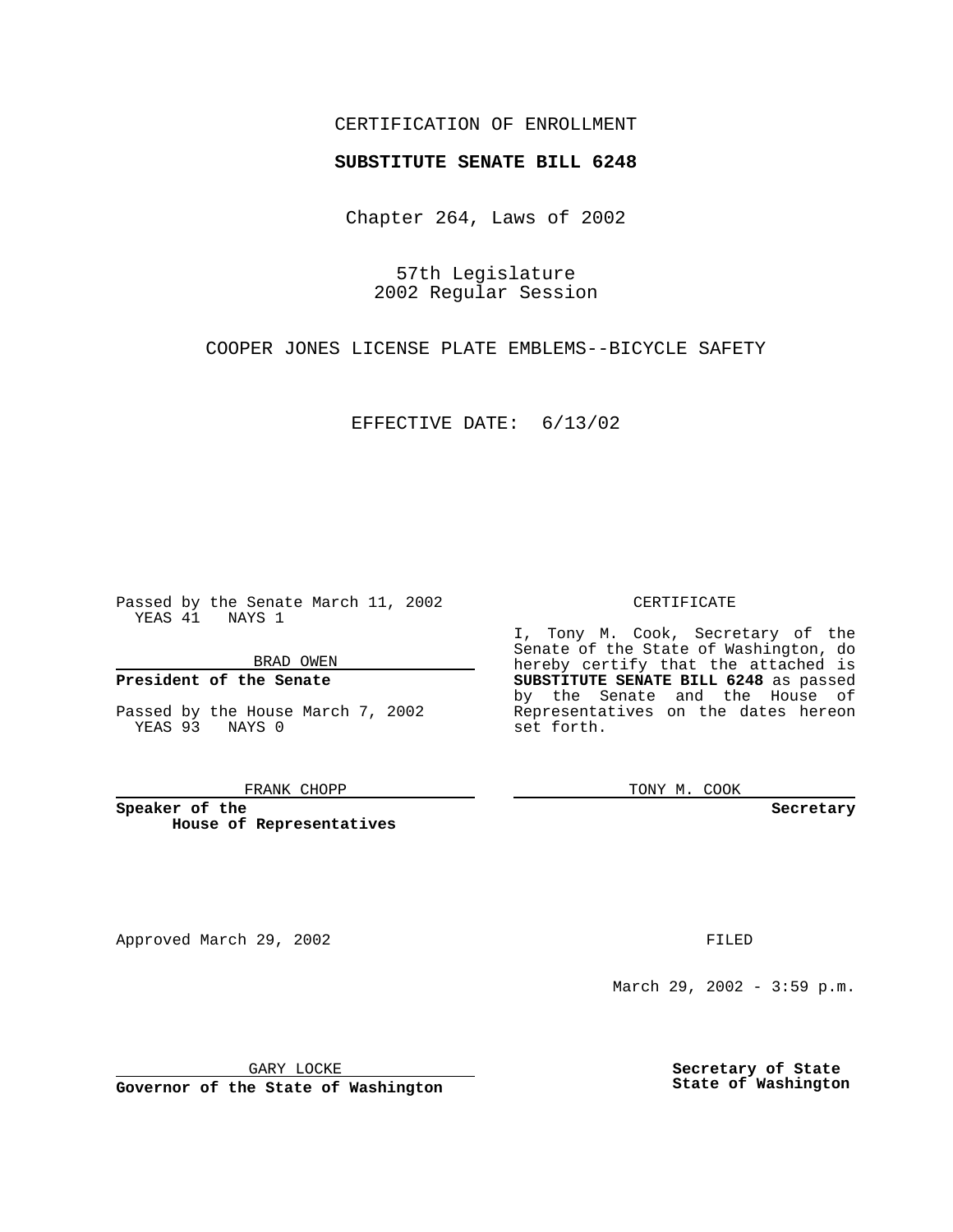# **SUBSTITUTE SENATE BILL 6248** \_\_\_\_\_\_\_\_\_\_\_\_\_\_\_\_\_\_\_\_\_\_\_\_\_\_\_\_\_\_\_\_\_\_\_\_\_\_\_\_\_\_\_\_\_\_\_

\_\_\_\_\_\_\_\_\_\_\_\_\_\_\_\_\_\_\_\_\_\_\_\_\_\_\_\_\_\_\_\_\_\_\_\_\_\_\_\_\_\_\_\_\_\_\_

AS AMENDED BY THE HOUSE

Passed Legislature - 2002 Regular Session

### **State of Washington 57th Legislature 2002 Regular Session**

**By** Senate Committee on Transportation (originally sponsored by Senators Jacobsen, Kohl-Welles and Kline)

READ FIRST TIME 02/04/2002.

 AN ACT Relating to funding bicycle and pedestrian safety; adding a new section to chapter 46.04 RCW; adding a new section to chapter 46.16 RCW; and creating a new section.

BE IT ENACTED BY THE LEGISLATURE OF THE STATE OF WASHINGTON:

 NEW SECTION. **Sec. 1.** The legislature finds that bicycling and walking are becoming increasingly popular in Washington as clean and efficient modes of transportation, as recreational activities, and as organized sports. Future plans for the state's transportation system will require increased access and safety for bicycles and pedestrians on our common roadways, and federal transportation legislation and funding programs have created strong incentives to implement these changes quickly. As a result, many more people are likely to take up bicycling in Washington both as a leisure activity and as a convenient, inexpensive form of transportation. Bicyclists are more vulnerable to injury and accident than motorists, and both should be knowledgeable about traffic laws. Bicyclists should be highly visible and predictable when riding in traffic, and be encouraged to wear bicycle safety helmets. Hundreds of bicyclists and pedestrians are seriously injured every year in accidents, and millions of dollars are spent on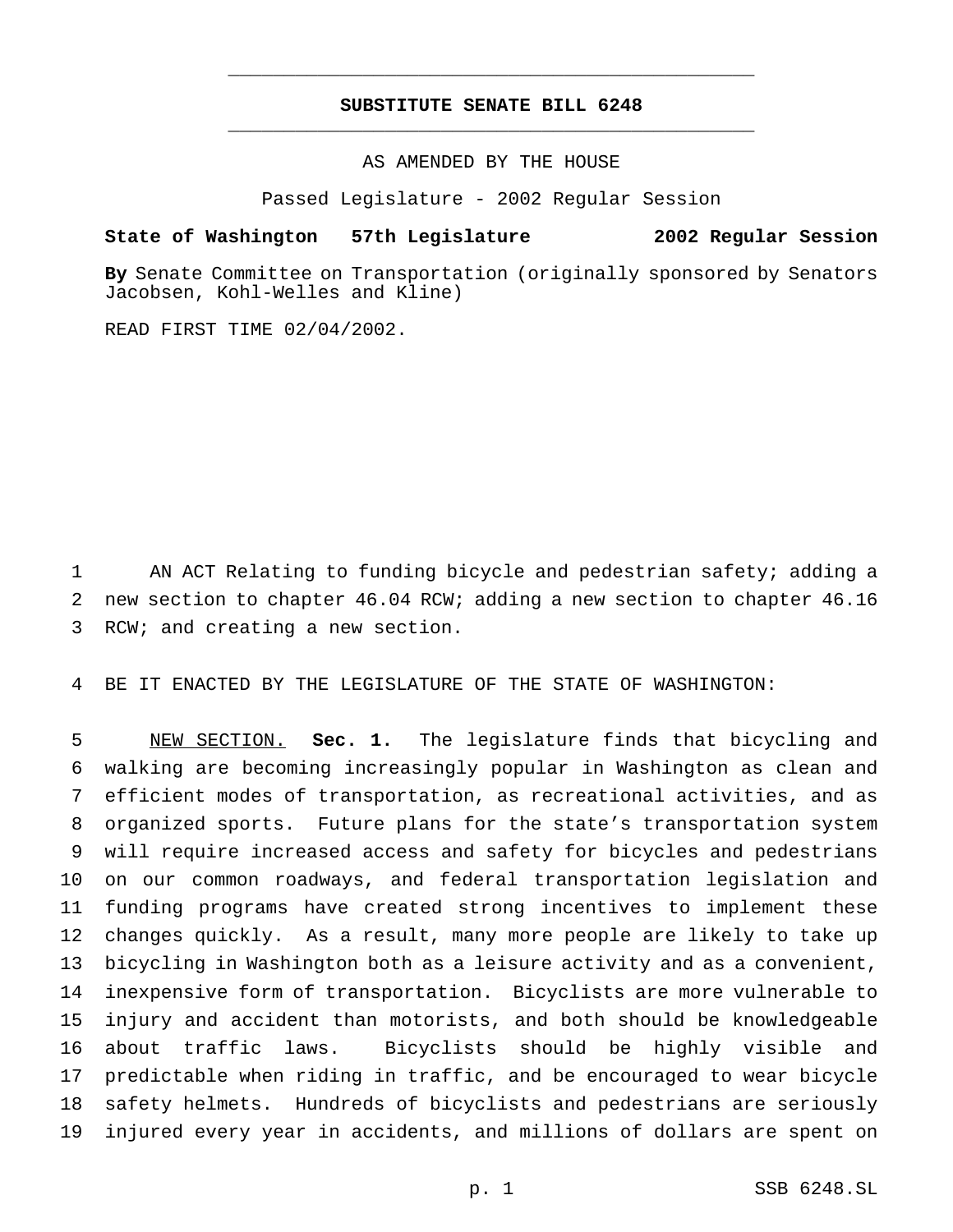health care costs associated with these accidents. There is clear evidence that organized training in the rules and techniques of safe and effective cycling can significantly reduce the incidence of serious injury and accidents, increase cooperation among road users, and significantly increase the incidence of bicycle helmet use, particularly among minors. A reduction in accidents benefits the entire community. Therefore, it is appropriate for businesses and community organizations to provide donations to bicycle and pedestrian safety training programs.

 NEW SECTION. **Sec. 2.** A new section is added to chapter 46.04 RCW to read as follows:

 "Cooper Jones Act license plate emblems" means emblems on valid Washington license plates that display the symbol of bicycle safety created in section 3 of this act.

 NEW SECTION. **Sec. 3.** A new section is added to chapter 46.16 RCW to read as follows:

 In cooperation with the Washington state patrol and the department of licensing, the traffic safety commission shall create and design, and the department shall issue, Cooper Jones license plate emblems displaying a symbol of bicycle safety that may be used on motor vehicles required to display two motor vehicle license plates, excluding vehicles registered under chapter 46.87 RCW, upon terms and conditions established by the department. These license plate emblems will fund the Cooper Jones act and provide funding for bicyclist and pedestrian safety education, enforcement, and encouragement.

 Any person may purchase Cooper Jones license plate emblems. The emblems are to be displayed on the vehicle license plates in the manner described by the department, existing vehicular licensing procedures, and current laws. The fee for Cooper Jones emblems shall be twenty- five dollars. All moneys collected shall first go to the department to be deposited into the motor vehicle fund until all expenses of designing and producing the emblems are recovered. Thereafter, the department shall deduct an amount not to exceed five dollars of each fee collected for Cooper Jones emblems for administration and collection expenses. The remaining proceeds shall be remitted to the custody of the state treasurer with a proper identifying detailed